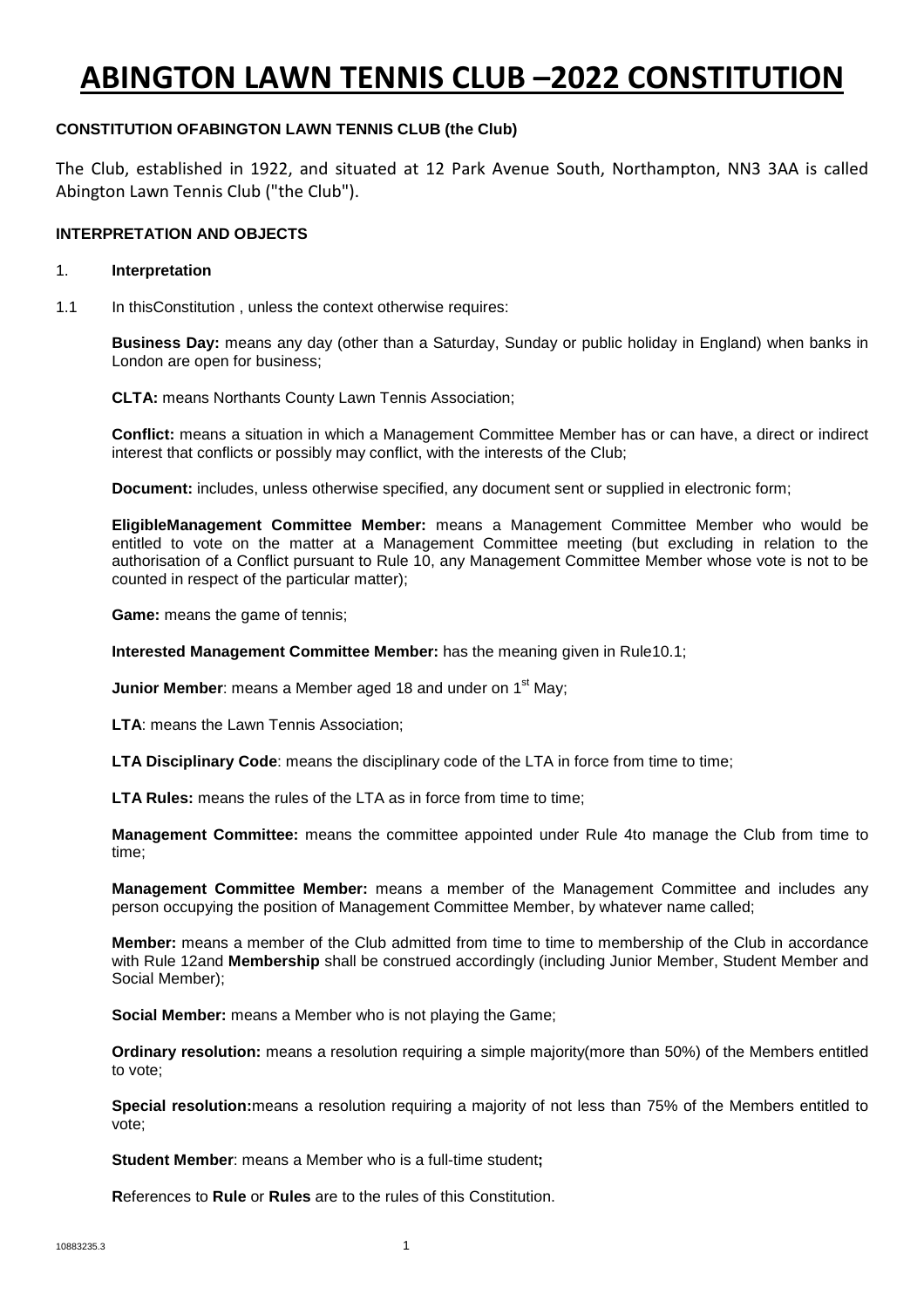# 2. **Object**

The object for which the Club is established is to:

- 2.1 principally provide facilities for and generally to promote, encourage and facilitate the playing of the Game amongst the community;
- 2.2 provide and maintain the Club's premises and club-owned tennis equipment for the use of its Members;
- 2.3 provide the other ordinary benefits of an amateur sports club;
- 2.4 sell or supply food or drink as a social adjunct to the sporting purposes of the Club;
- 2.5 take and retain a Registered Venue membership of the LTA;
- 2.6 do all such other things as the Management Committee thinks fit to further the interests of the Club, to advance and safeguard the interests of the Game, to promote increases in participation at all levels of the Game or as are otherwise incidental or conducive to the attainment of all or any of the objects stated in this Rule;

### 3. **Number and Composition of the Management Committee**

- 3.1 Unless otherwise determined by ordinary resolution, the number of Management Committee Members shall not be subject to any maximum but shall not be less than three.
- 3.2 The Club shall be managed by a Management Committee which may comprise the following:
	- 3.2.1 the Chair;
	- 3.2.2 the Secretary;
	- 3.2.3 the Treasurer;
	- 3.2.4 the Welfare Officer
- 3.3 At least three of the Management Committee Members must be unrelated or non-cohabiting.
- 3.4 Each Management Committee Member agrees to be bound by and subject to this Constitution, the rules and regulations of the CLTA, the LTA Rules and the LTA Disciplinary Code.
- 3.5 The Management Committee may delegate any of the powers that are conferred on them by this Constitution to such person, or committee, by such means (including power of attorney), to such extent, in relation to such matters and on such terms and conditions as they think fit. If the Management Committee Members specify, any such delegation may authorise further delegation of Members' powers. The Management Committee may revoke any delegation or alter its terms and conditions.
- 3.6 The Management Committee Members may exercise all of the powers of the Club for the purposes of the management of the Club including the entry into contracts as agent for the Members.
- 3.7 The Management Committee Members from time to time shall be indemnified out of the assets of the Club for all expenses and other liabilities properly incurred by them in the management of the affairs of the Club.
- 3.8 No Management Committee Member may bind the Club or its Members for any liability which exceeds the assets of the Club at the time.

# 4. **Appointment of the Management Committee**

- 4.1 The Members may by ordinary resolution appoint a person who is willing to act as a Management Committee Member, either to fill a vacancy or as an addition to the existing Management Committee but the total number of Management Committee Members shall not exceed any maximum number fixed in accordance with this Constitution.
- 4.2 Before any Management Committee Member is elected the Club must:
	- 4.2.1 consider the skills and diversity of the prospective Management Committee Member;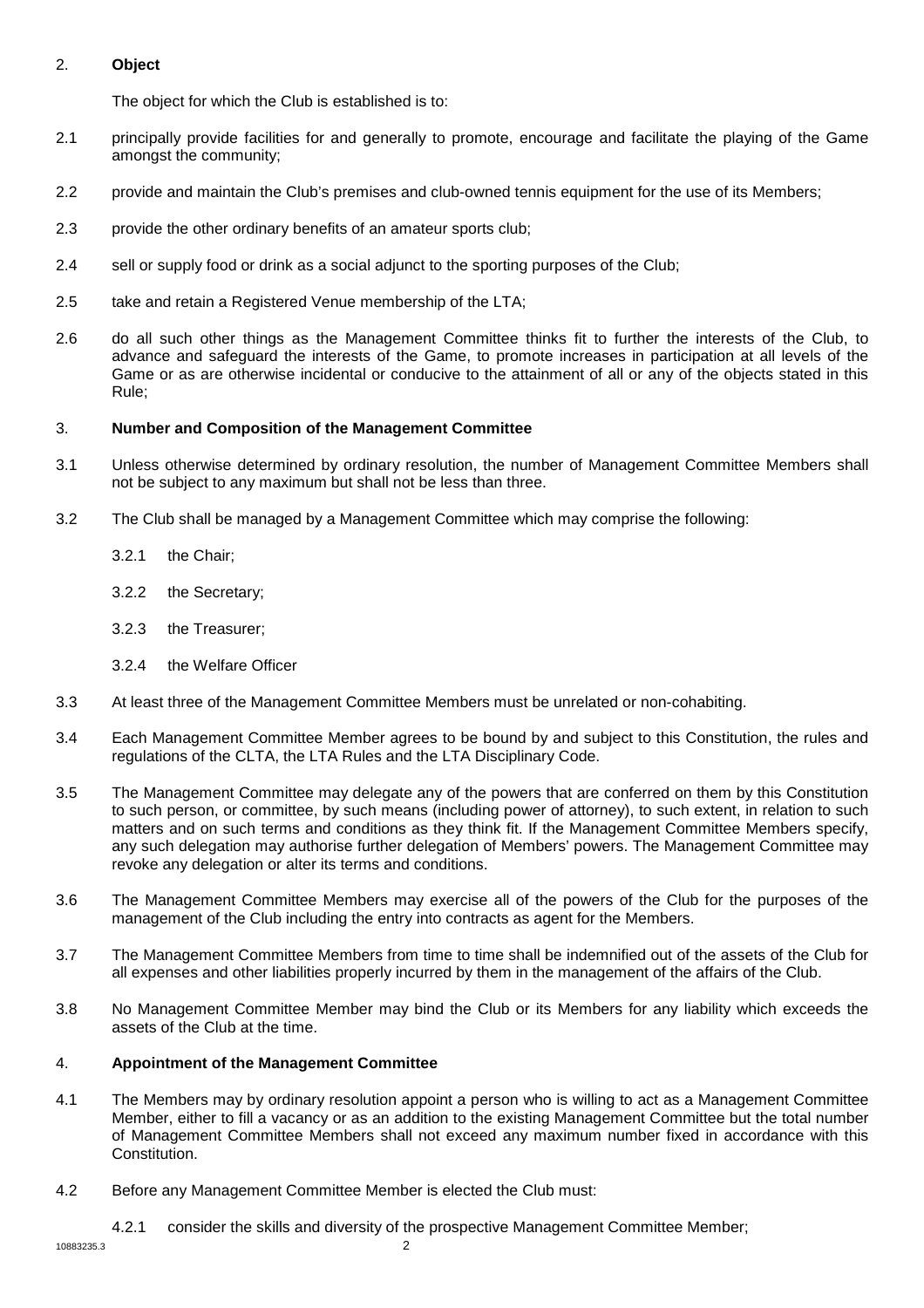4.2.2 consider whether the perspective Management Committee Member would satisfy the HMRC fit and proper person test to be involved in the general control, management and administration of the Club;

### 5. **Retirement of Management Committee Members**

- 5.1 Any Management Committee Member who is appointed shall hold office for a oneyear term from the meeting at whichthey are appointed. They will be eligible for re-appointment.
- 5.2 At the general meeting immediately following the end of the Management Committee Member's term as detailed in Rule5.1 the relevant Management Committee Member shall retire from office. A retiring Management Committee Member may offer themselves for re-appointment by the Members.

#### 6. **Members' reserve power**

- 6.1 The Members may, by special resolution, instruct the Management Committee Members to take, or refrain from taking, any specified action.
- 6.2 No such special resolution invalidates anything which theManagement Committee Members have done before the passing of the resolution.

### 7. **Calling a Management Committee Meeting**

- 7.1 Any Management Committee Member may call a Management Committee meeting by giving not less than 5 Business Days' notice of the meeting (or such lesser notice as all the Management Committee Members may agree) to the Management Committee Members.
- 7.2 The Management Committee must hold at least two meetings every calendar year.

### 8. **Quorum for Management Committee Meetings**

- 8.1 Subject to Rule8.2, the quorum for the transaction of business at a Management Committee meeting is at least 50% of the Management Committee Members appointed at the time of the meeting (save where there are less than 4 Management Committee Members in which case, the quorum shall be 2 Eligible Management Committee Members).
- 8.2 For the purposes of any meeting (or part of a meeting) held pursuant to Rule10 to authorise a Conflict, if there is only one Eligible Management Committee Member in office, the quorum for such meeting (or part of a meeting) shall be one Eligible Management Committee Member.
- 8.3 If the total number of Management Committee Membersin office for the time being is less than the quorum required, the Management Committee Members must not take any decision other than a decision:
	- 8.3.1 to appoint further Management Committee Members; or
	- 8.3.2 to call a general meeting so as to enable the Members to appoint further Management Committee Members.

#### 9. **Casting Vote**

- 9.1 Decisions of the Management Committee shall be made by a simple majority.
- 9.2 If the number of votes for and against a proposal at a Management Committee meeting are equal, the chair or other Management Committee Member chairing the meeting shall have a casting vote.

# 10. **Management Committee Member Conflicts of Interest**

- 10.1 The Management Committee may, in accordance with the requirements set out in this Rule, authorise any Conflict proposed to them by any Management Committee Member.
- 10.2 Any authorisation under this Rule 10 shall be effective only if:
	- 10.2.1 the matter in question shall have been proposed by any Management Committee Member for consideration in the same way that any other matter may be proposed to the Management Committee Members under the provisions of this Constitution;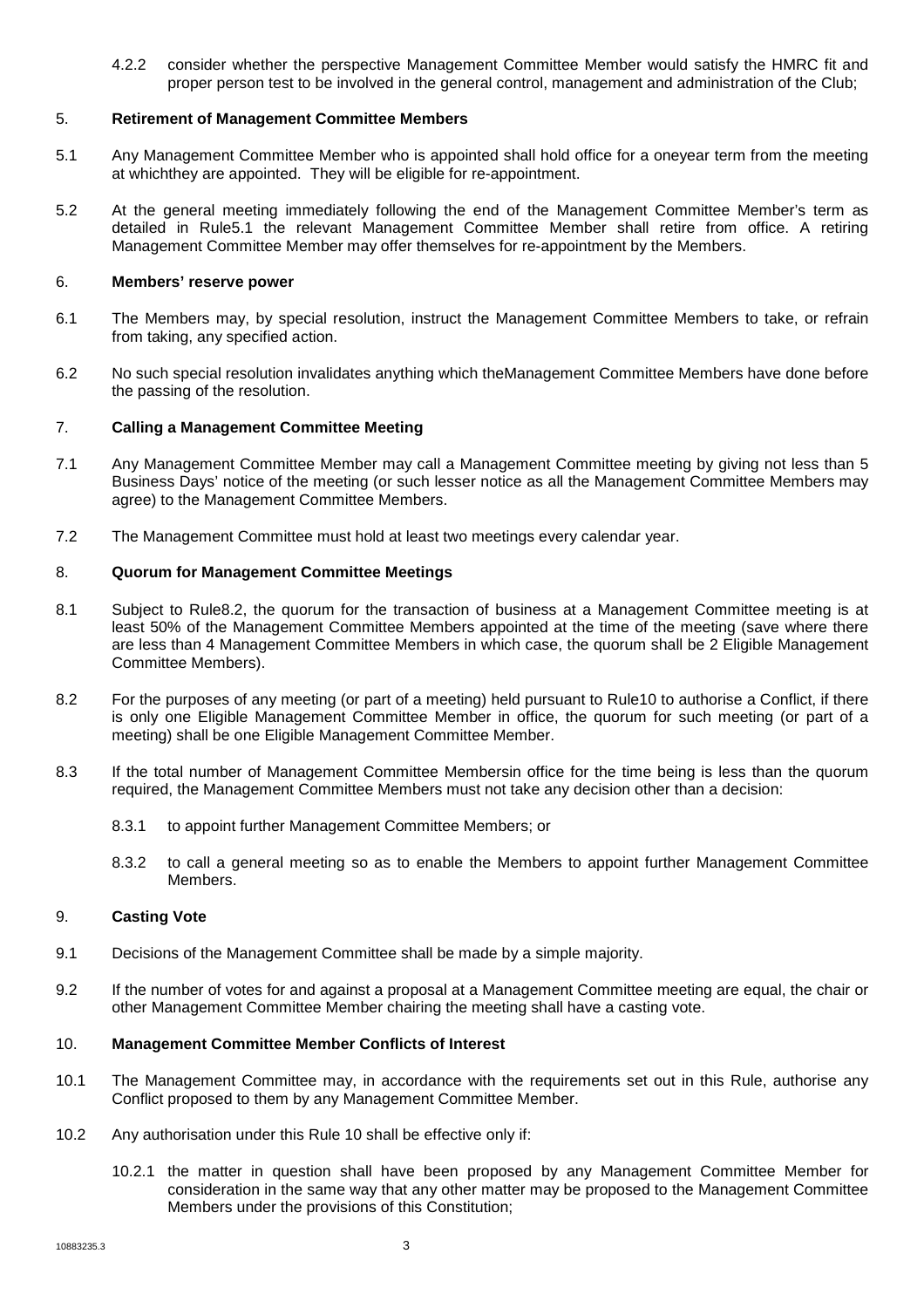- 10.2.2 any requirement as to the quorum for consideration of the relevant matter is met without counting the Interested Management Committee Member; and
- 10.2.3 the matter was agreed to without the Interested Management Committee Member voting or would have been agreed to if the Interested Management Committee Member's vote had not been counted.
- 10.3 Any authorisation of a Conflict under this Rule 10 may (whether at the time of giving the authorisation or subsequently):
	- 10.3.1 extend to any actual or potential conflict of interest which may reasonably be expected to arise out of the matter or situation so authorised;
	- 10.3.2 provide that the Interested Management Committee Member be excluded from the receipt of documents and information and the participation in discussions (whether at meetings of the Management Committee or otherwise) related to the Conflict;
	- 10.3.3 provide that the Interested Management Committee Member shall or shall not be an Eligible Management Committee Member in respect of any future decision of the Management Committee in relation to any resolution related to the Conflict;
	- 10.3.4 impose upon the Interested Management Committee Member such other terms for the purposes of dealing with the Conflict as the Management Committee think fit;
	- 10.3.5 provide that, where the Interested Management Committee Member obtains, or has obtained (through their involvement in the Conflict and otherwise than through their position as a Management Committee Member of the Club) information that is confidential to a third party, they shall not be obliged to disclose that information to the Club, or to use it in relation to the Club's affairs where to do so would amount to a breach of that confidence; and
	- 10.3.6 permit the Interested Management Committee Member to absent themselves from the discussion of matters relating to the Conflict at any Management Committee meeting and be excused from reviewing papers prepared by, or for, the Management Committee to the extent they relate to such matters.
- 10.4 Where the Management Committee authorise a Conflict, the Interested Management Committee Member shall be obliged to conduct themselves in accordance with any terms and conditions imposed by the Management Committee in relation to the Conflict.
- 10.5 The Management Committee may revoke or vary such authorisation at any time, but this shall not affect anything done by the Interested Management Committee Member prior to such revocation or variation in accordance with the terms of such authorisation.
- 10.6 Provided they have declared the nature and extent of their interest, a Management Committee Member who is in any way, whether directly or indirectly, interested in an existing or proposed transaction or arrangement with the Club:
	- 10.6.1 may be a party to, or otherwise interested in, any transaction or arrangement with the Club or in which the Club is otherwise (directly or indirectly) interested;
	- 10.6.2 shall be an Eligible Management Committee Member for the purposes of any proposed decision of the Management Committee in respect of such existing or proposed transaction or arrangement in which they are interested;
	- 10.6.3 shall be entitled to vote at a Management Committee meeting in respect of such existing or proposed transaction or arrangement in which they are interested;
	- 10.6.4 may act by themselves or their firm in a professional capacity for the Club (otherwise than as auditor) and they or their firm shall be entitled to remuneration for professional services as if they were not a Management Committee Member;
	- 10.6.5 may be a Management Committee Member or other officer of, or employed by, or a party to a transaction or arrangement with, or otherwise interested in, anybody corporate in which the Club is otherwise (directly or indirectly) interested; and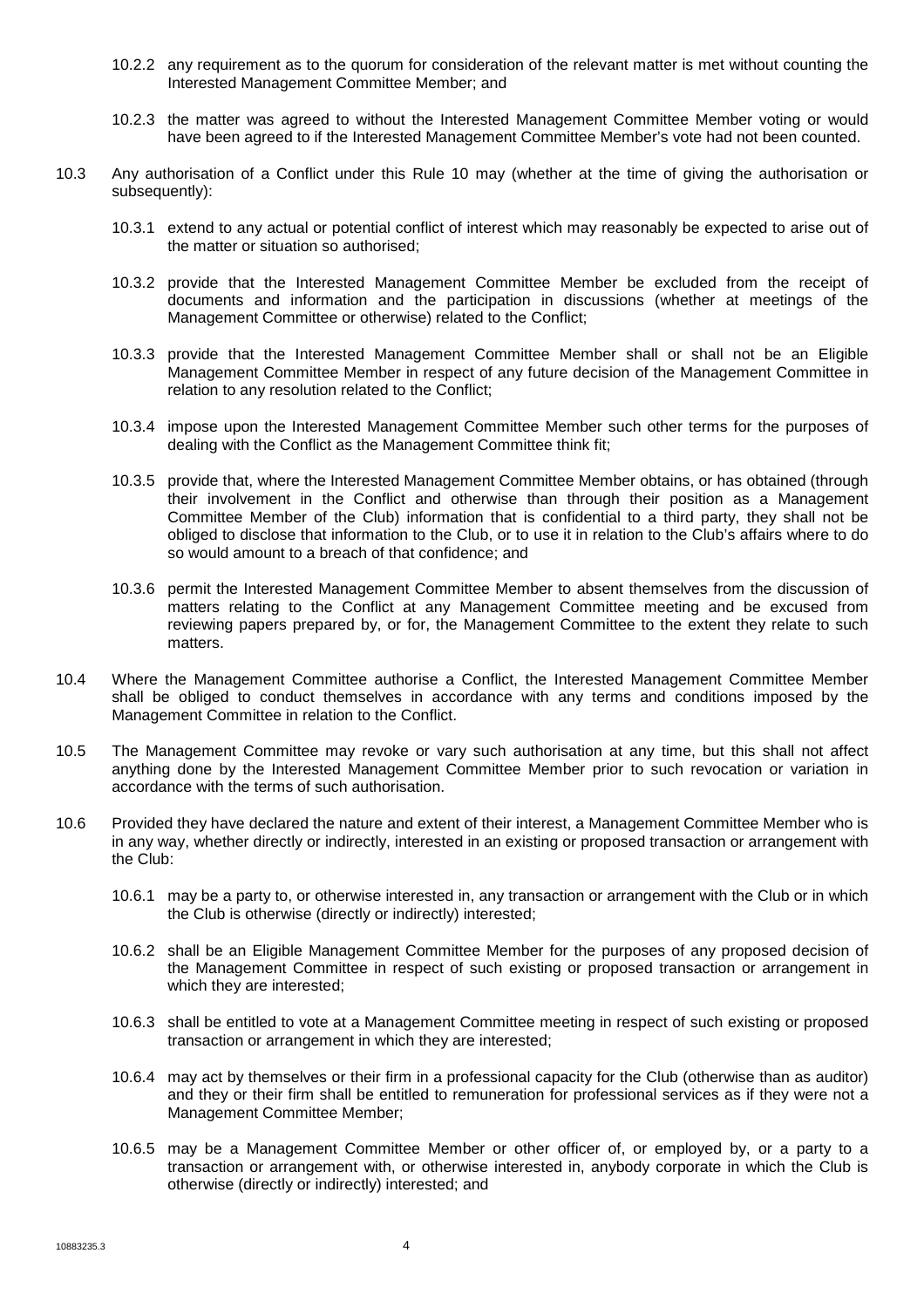10.6.6 shall not, save as they may otherwise agree, be accountable to the Club for any benefit which they (or a person connected with them) derives from any such transaction or arrangement or from any such office or employment or from any interest in any such body corporate.

#### 11. **Records of Decisions to be Kept**

Where decisions of the Management Committee are taken by electronic means, such decisions shall be recorded by the Management Committee in permanent form, so that they may be read with the naked eye.

#### 12. **Membership**

- 12.1 Membership of the Club is open to anyone interested in coaching, volunteering or participating in the Game, regardless of sex, age, disability, ethnicity, nationality, sexual orientation, religion or other beliefs.
- 12.2 The Membership shall consist of the following categories:
	- 12.2.1 Member;
	- 12.2.2 Concession Member
	- 12.2.3 Junior Member;
	- 12.2.4 Student Member;
	- 12.2.5 Social Member;
- 12.3 The Club shall admit to Membership an individual or organisation which:
	- 12.3.1 applies to the Club using the application process approved by the Management Committee; and
	- 12.3.2 is approved by the Management Committee.

A letter or email shall be sent to each successful applicant confirming their Membership of the Club and the details of each successful applicant shall be entered into the register of Members.

- 12.4 All Members must pay to the Club Membership fees to be decided by the Management Committee from time to time provided that the Management Committee shall ensure that the fees set do not preclude open Membership of the Club.
- 12.5 No candidate who has been accepted as a Member shall be entitled to the privileges of Membership until theyhave paid the Membership fee.
- 12.6 Any Member whose Membership fee is not paid by  $1<sup>st</sup>$  May shall be deemed to have resigned their Membership of the Club.
- 12.7 The Management Committee may establish different classes of Members and set out the different rights and obligations for each class, with such rights and obligations recorded in the register of Members.

#### 13. **Expulsion of Member**

- 13.1 A Member may withdraw from Membership of the Club on 30 days' clear notice to the Club. Membership shall not be transferable in any event and shall cease immediately on death or dissolution.
- 13.2 If,following completion of the club's disciplinary procedure, in the reasonable opinion of the Management Committee, any Member:
	- 13.2.1 is guilty of conduct which has or is likely to have a serious adverse effect on the Club or bring the Club or any or all of the Members and Management Committee Members into disrepute; or
	- 13.2.2 has acted or has threatened to act in a manner which is contrary to the interests of the Club as a whole; or
	- 13.2.3 has failed to observe the terms of this Constitution ,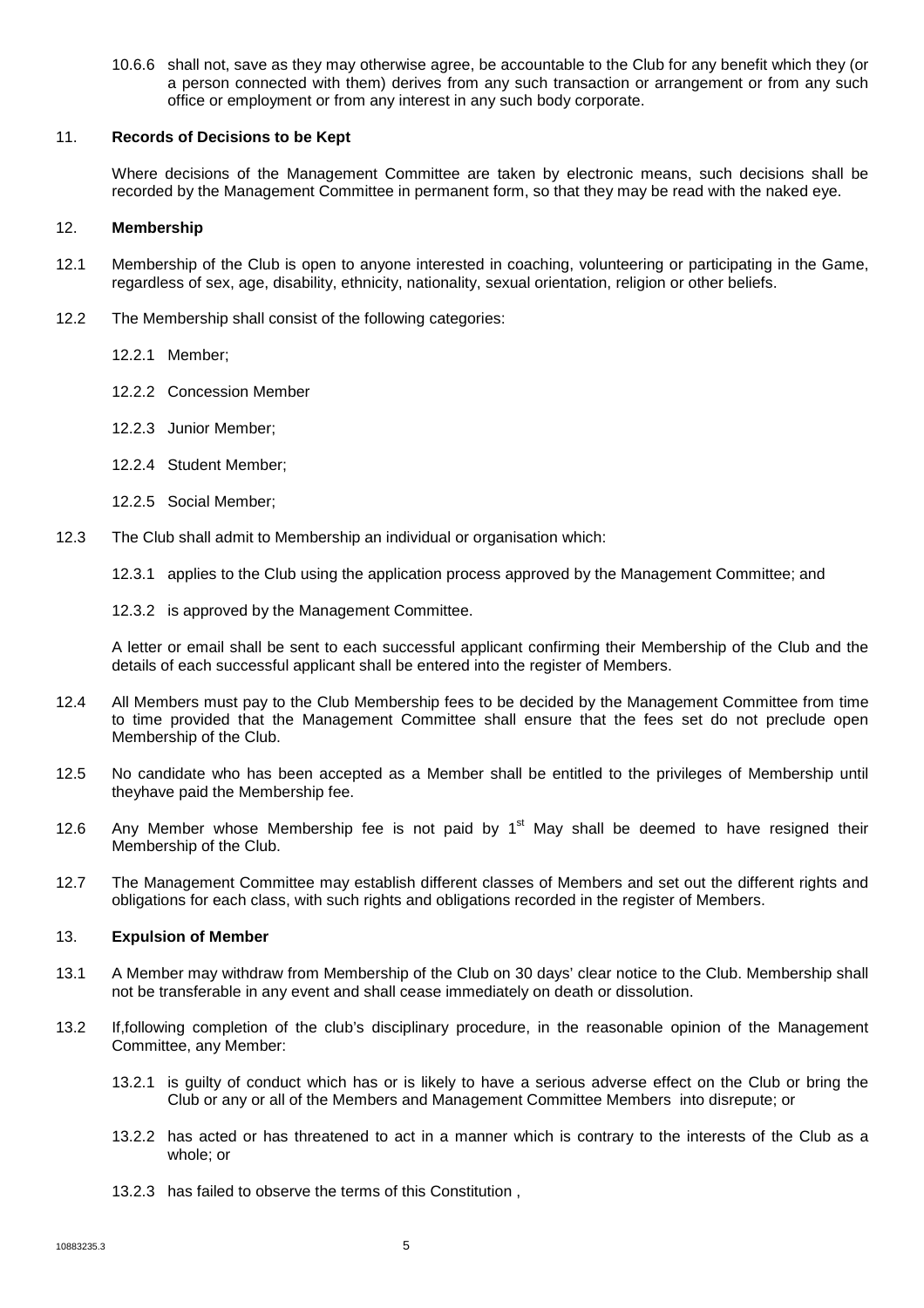the Management Committee may convene a general meeting of the Club to consider a special resolution of the Members for the expulsion of such Member.

- 13.3 Once such special resolution is passed, the name of the Member shall be removed from the register of Members.
- 13.4 The notice to the Member must give the Member the opportunity to be heard in writing or in person as to why their Membership should not be terminated. The Members must consider any representations made by the Member and inform the Member of their decision following such consideration. There shall be no right to appeal from a decision of the Members to terminate the Membership of a Member.
- 13.5 A Member whose Membership is terminated under this Rule shall not be entitled to a refund of any subscription or Membership fee and shall remain liable to pay to the Club any subscription or other sum owed by them.

### 14. **Votes of Members**

- 14.1 At any general meeting every Member who is present in person shall on a show of hands have one vote.
- 14.2 No objection may be raised as to the qualification of any person voting at a meeting except at the meeting or adjourned meeting at which the vote objected to is tendered, and every vote not disallowed at the meeting is valid. Any such objection must be referred to the chair of the meeting.
- 14.3 There shall be no right for a Member to vote by proxy. No person may represent more than one Member.

### 15. **Annual General Meeting**

- 15.1 The annual general meeting of the Club shall be held at such time as the Management Committee shall decide each year to transact the following business:
	- 15.1.1 to receive the Chair's report of the activities of the Club during the previous year;
	- 15.1.2 to receive and consider the accounts of the Club for the previous year; and
	- 15.1.3 to deal with any other matters which the Management Committee desires to bring before the Membership.
- 15.2 Notice of any resolution proposed to be moved at the annual general meeting shall be given in writing to the Members not less than 14 days before the meeting.
- 15.3 No period greater than eighteen months shall elapse between one annual general meeting and the next.

# 16. **Extraordinary General Meeting**

An extraordinary general meeting may be called at any time by the Management Committee and shall be called within 21 days of receipt by the Chair of a requisition in writing signed by not less than 40% of the Members stating the purposes for which the meeting is required and the resolutions proposed.

# 17. **Procedures at the Annual and Extraordinary General Meetings**

- 17.1 The Chair shall send to each Member at their last known email address written notice of the date, time and place of the general meeting together with the resolutions to be proposed at least 14 days before the meeting. The accidental failure to give notice to any person entitled to notice, or the accidental omission of any such details in any notice, shall not invalidate the proceedings at the meeting.
- 17.2 The quorum for the annual and extraordinary general meetings shall be 8 Members or one-tenth of the Membership of the Club (whichever is the greater number).
- 17.3 The Chair or in their absence anyManagement Committee Member shall preside at all meetings of the Club and if no other Management Committee Member is present or willing to preside the Members present may choose one of their number to be chair of the meeting.
- 17.4 If the persons attending an annual or extraordinary general meeting do not constitute a quorum within half an hour of the time at which the meeting was due to start, or if during a meeting, a quorum ceases to be present, the chair of the meeting must adjourn it. When adjourning an annual or extraordinary general meeting the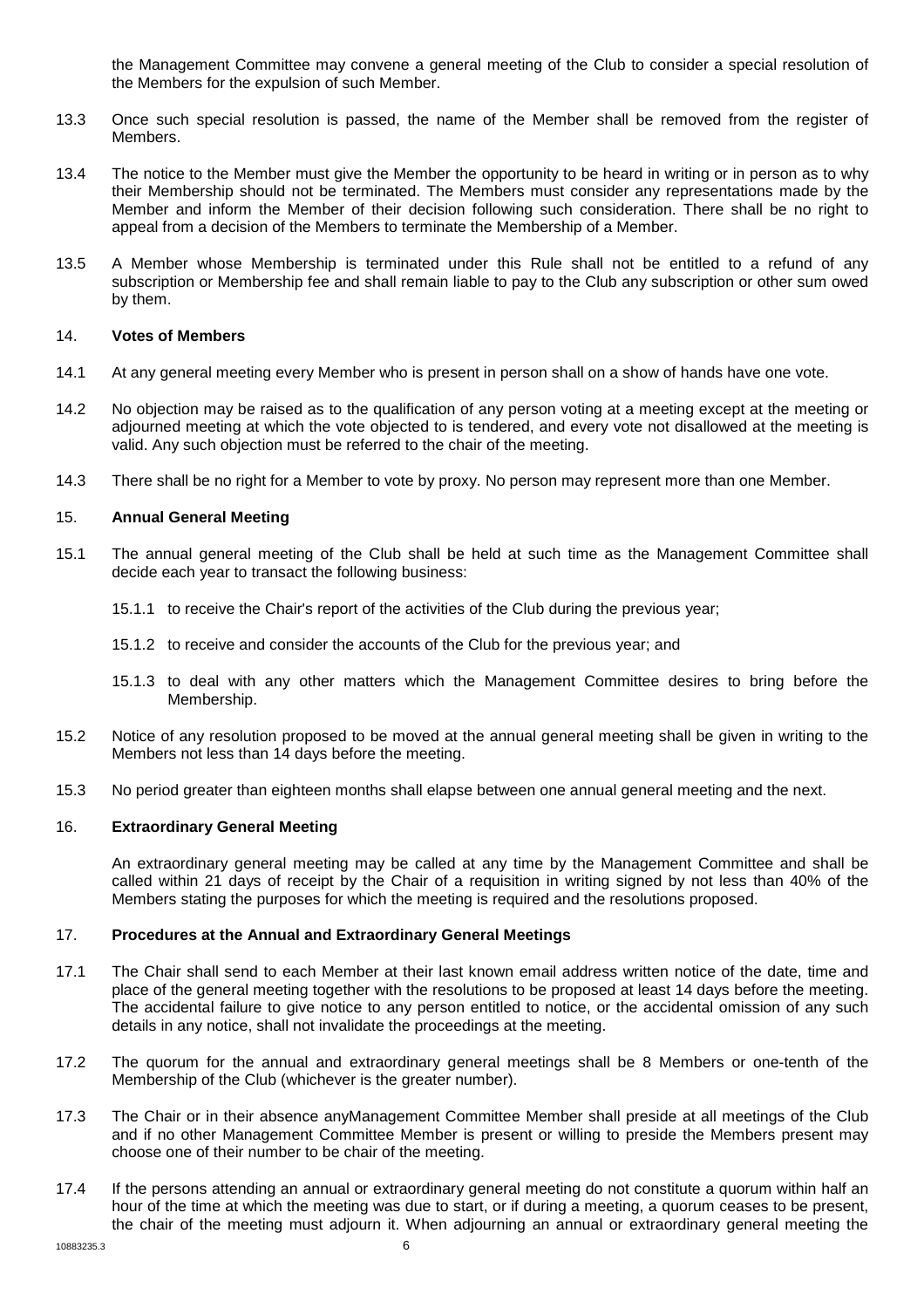chair of the meeting must specify the time and place to which it is adjourned or state that it is to continue at a time and place to be fixed by the Management Committee Members. The chair must have regard to any directions as to the time and place of any adjournment which have been given by the meeting. If the continuation of an adjourned annual or extraordinary general meeting is to take place more than 14 days after it was adjourned the Club must give at least 7 days' notice to the persons to whom notice of the Club's meetings is required to be given in accordance with Rule 15.2. No business can be transacted at adjourned annual or extraordinary general meetings which could not properly have been transacted at the meeting if the adjournment had not taken place.

- 17.5 The Management Committee Members may attend and speak at annual or extraordinary general meetings, whether or not they are Members. The chair of the meeting may permit other persons who are not Members to attend and speak at a meeting.
- 17.6 A Management Committee Member, shall take minutes at annual and extraordinary general meetings.

### 18. **Change of Club Name**

The name of the Club may be changed bya decision of the Management Committee or a special resolution of the Members.

#### 19. **Finances**

- 19.1 The income and property of the Club from wherever derived shall be applied solely in promoting the Club's objects.
- 19.2 All moneys payable to the Club shall be received by the person or persons authorised by the Management Committee to receive such moneys and shall be deposited in a bank account in the name of the Club. Any moneys not required for immediateuse may be invested as the Management Committee in its discretion thinks fit.
- 19.3 The Management Committee shall have power to authorise the payment of remuneration and expenses to any officer, Management Committee Member, Member or employee of the Club and to any other person or persons for services rendered to the Club. The remuneration of a Management Committee Member, Member or employee of the Club or other person may take any form and may include any arrangements in connection with the payment of a pension, allowance or gratuity, or any death or sickness or disability benefits to, or in respect of, that person.
- 19.4 The Club may pay any reasonable expenses that the Management Committee Members properly incur in connection with their attendance at meetings of the Management Committee or at annual or other general meetings of the Club or otherwise in connection with the exercise of their powers and the discharge of their responsibilities in relation to the Club.
- 19.5 The financial transactions of the Club shall be recorded in such manner as the Management Committee thinks fit by the Treasurer.
- 19.6 Full accounts of the financial affairs of the Club shall be prepared each year.

# 20. **Borrowing**

- 20.1 The Management Committee may borrow a maximum total amount of £2,000on behalf of the Club for the purposes of the Club from time to time at its owndiscretion and with the sanction of a general meeting any further money above that sum.
- 20.2 When so borrowing the Management Committee shall have the power to raise in any way any sum or sums of money and to raise the repayment of any sum or sums of money in such manner on such terms and conditions as it thinks fit provided that in the event that the repayment of any sum or sums is to be secured (in particular by mortgage of or charge upon, or by the issue of debentures charged upon all or any part of the property of the Club) the grant of such security must be approved by the Club at a general meeting).
- 20.3 The Management Committee shall have no power to pledge the personal liability of any Member for repayment of any sums so borrowed.
- 20.4 Thepersons in whom the property is vested in accordance with Rule 21 shall, at the discretion of the Management Committee, make such dispositions of the Club's property or any part thereof, and enter into and